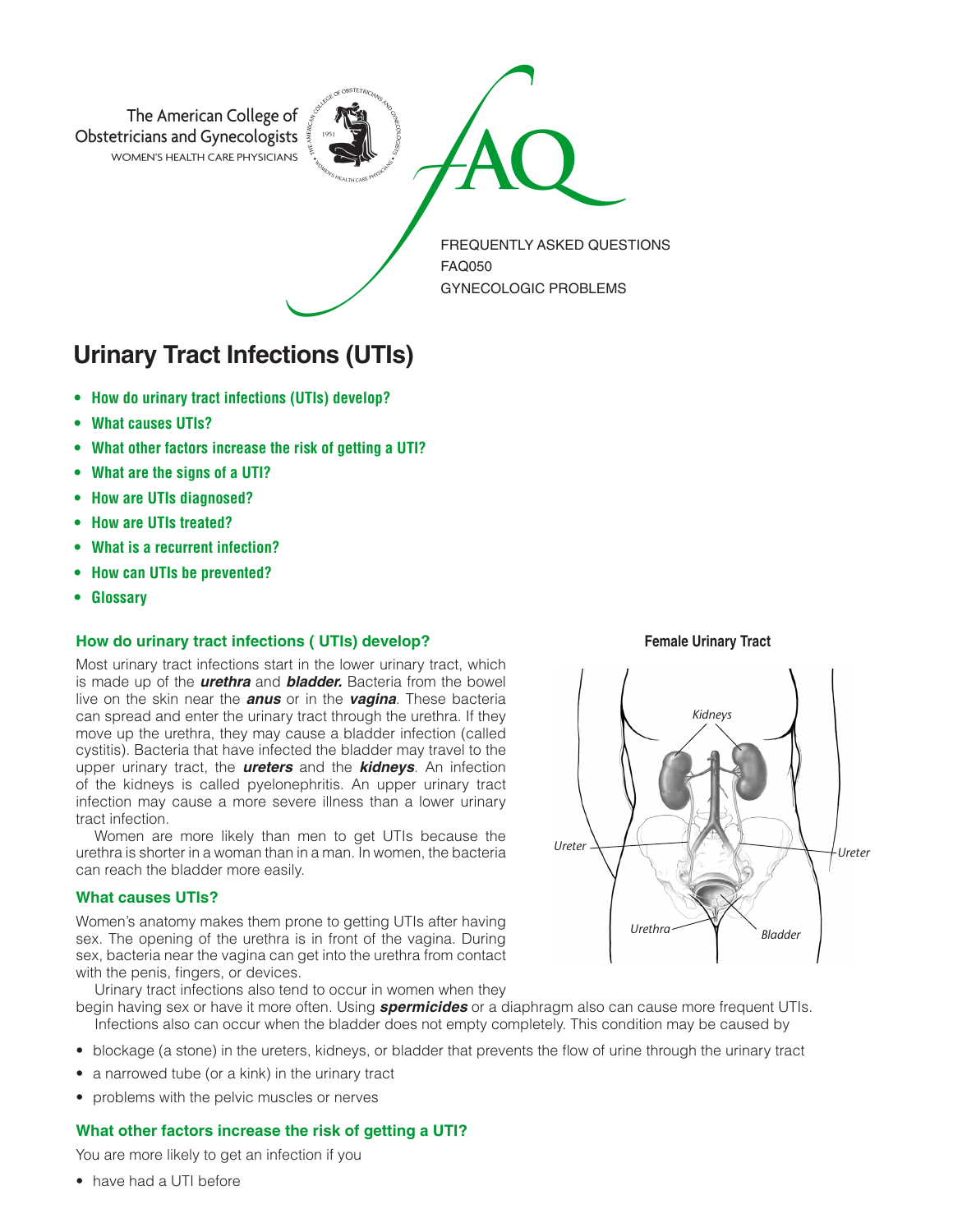- have had several children
- have diabetes
- are obese

*Menopause* also increases the risk of getting a UTI. During menopause, the level of *estrogen* decreases. This decrease can cause changes in the tissues around the urethra that can lead to a UTI.

UTIs can occur during pregnancy. If you are pregnant and think you may have a UTI, be sure to tell your health care provider promptly. If untreated, it may cause problems for you and your baby.

# **What are the signs of a UTI?**

One sign is a strong urge to urinate that cannot be delayed (urgency). As urine flows, a sharp pain or burning, called *dysuria*, is felt in the urethra. The urge to urinate then returns minutes later (frequency). Soreness may be felt in the lower abdomen, in the back, or in the sides.

Other signs may show up in the urine. It may

- have a strong odor
- look cloudy
- sometimes be tinged with blood

Blood in the urine may be caused by a UTI, but it also may be caused by other problems. Tell your health care provider promptly if you see blood in your urine.

If the bacteria enter the ureters and spread to the kidneys, symptoms also may include

- back pain
- chills
- fever
- nausea
- vomiting

If you have any of these symptoms, tell your health care provider right away. Kidney infections are serious. They need to be treated promptly.

Symptoms linked with a UTI, such as painful urination, can be caused by other problems (such as an infection of the vagina or *vulva*). Tests may be needed to confirm the diagnosis. Be sure to let your health care provider know if you have any of these symptoms.

### **How are UTIs diagnosed?**

Your health care provider may first do a simple test, called urinalysis, to find out whether you have a UTI. For this test, you will be asked to provide a urine sample. This sample will be studied in a lab for the presence of white and red blood cells and bacteria. Normal urine should not have bacteria or blood cells in it. If either of these shows up in the urine, you may have a UTI.

The urine sample also may be grown in a culture (a substance that promotes the growth of bacteria) to see which bacteria are present. The sample also may be tested with different *antibiotics* to see which one destroys the bacteria best. This is called a sensitivity test.

### **How are UTIs treated?**

Antibiotics are used to treat UTIs. The type, dose, and length of the antibiotic treatment depend on the type of bacteria causing the infection and on your medical history.

Treatment is usually quick and effective. Most symptoms go away in 1–2 days. Be sure to take all the medication even though your symptoms may go away before you finish your prescription. If you stop treatment early, the infection may still be present or it could come back after a short time.

For more severe infections, such as a kidney infection, you may need to stay in the hospital. These infections take longer to treat and you may be given medication intravenously (through a tube in a vein).

### **What is a recurrent infection?**

If you have more than two UTIs in a year, you have a recurrent infection. The first step in treatment is finding the cause. Factors that increase the risk of *recurrent infection* are

- frequent sex
- young age at first UTI
- spermicide use
- diaphragm use
- a new sexual partner

Recurrent infections are treated with antibiotics. A week or two after you finish treatment, a urine test may be done to see if the infection is cured. Changing your birth control method also may be recommended. If you often get UTIs through sexual activity, you may be given an antibiotic to take in single doses after you have sex.